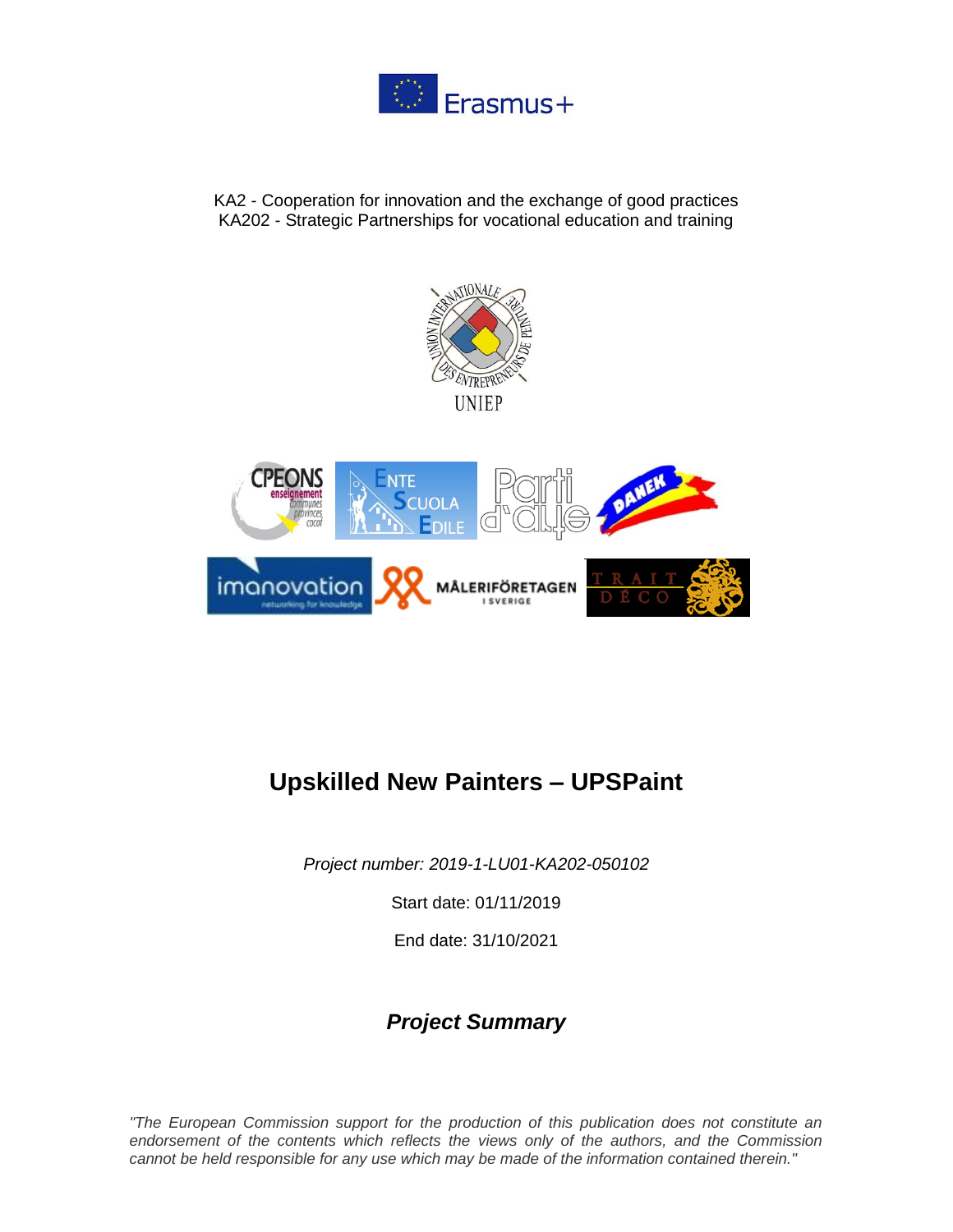## **Contents**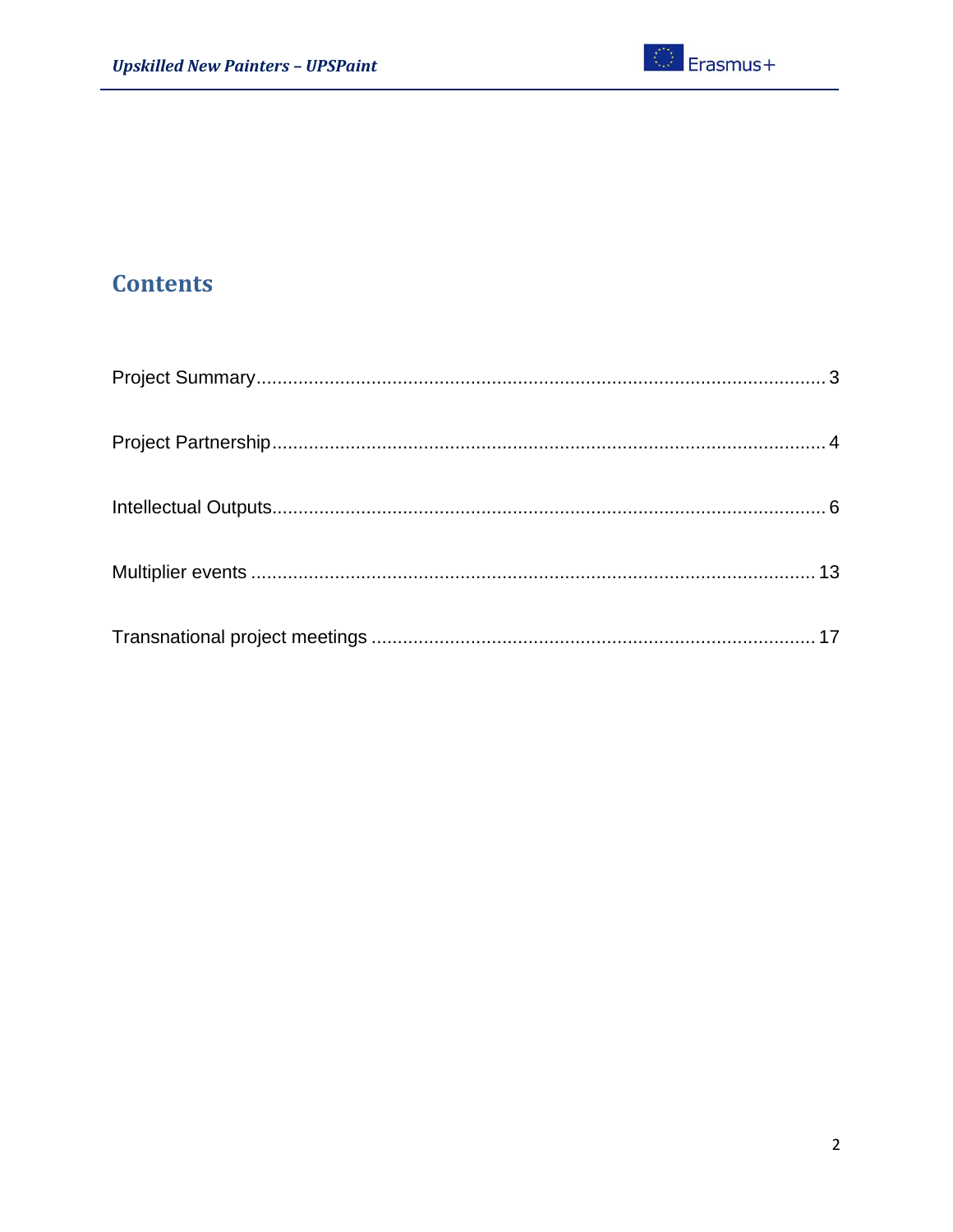### <span id="page-2-0"></span>**Project Summary**

UPSPaint project has born from the main challenges of the Painting/Decorating sector that UNIEP has identified in the lack of young people entering the profession, of quality in education/training and of knowledge of market innovation by contractors and training institutes. The necessity is therefore to improve image of the sector for young people but at the same time also for adults. The main needs the project is trying to face can be sum up in few principal aspects:

- Need to update skills and competences taking into consideration new techniques, environmentally friendly and safe products
- Necessity in the requalification of adults
- Validation of formal and informal learning giving value to the life experiences and what people have learnt

**Objective**: UPSPaint project objective is the recognition of prior learning of adults, migrants and refugees coming from all sector, to give to the painting trade the people with the right competences to fulfil the labour market needs. The goal is to develop a structured validation system, including methodology, processes, tools, guidelines to trainers to be tested with professionals working in the field.

#### **Expected results**:

- Update the Painter/Varnisher qualification (EQF level 3 and 4) with digital and greening aspects
- Report on migrants painting labour market integration state of art and good practices
- Report on the needs/opportunities of informal learning in the sector
- Scheme on the sectoral validation of non-formal/informal learning for the Painter/Varnisher qualification (EQF level 3 and 4): methodology and support tools
- Guidelines to teachers and trainers to apply methodology and tools to the validation procedures

All the results will be validated by the industry through National Validation Workshops (in Belgium and Italy), Dissemination events (in each partner country), testing the tools with the employees of the partner companies and a transnational workshop to validate the guidelines with teachers and trainers.

Impact:

- Better match skills-labour demand
- Promoting transferability of skills between companies and sector and supporting mobility across the labour market
- Fight social exclusion for disadvantaged categories

UPSPaint will be a tool for unemployed, unqualified, migrants and refugees adults to get a recognition of their prior learning restarting a career in the Painting sector.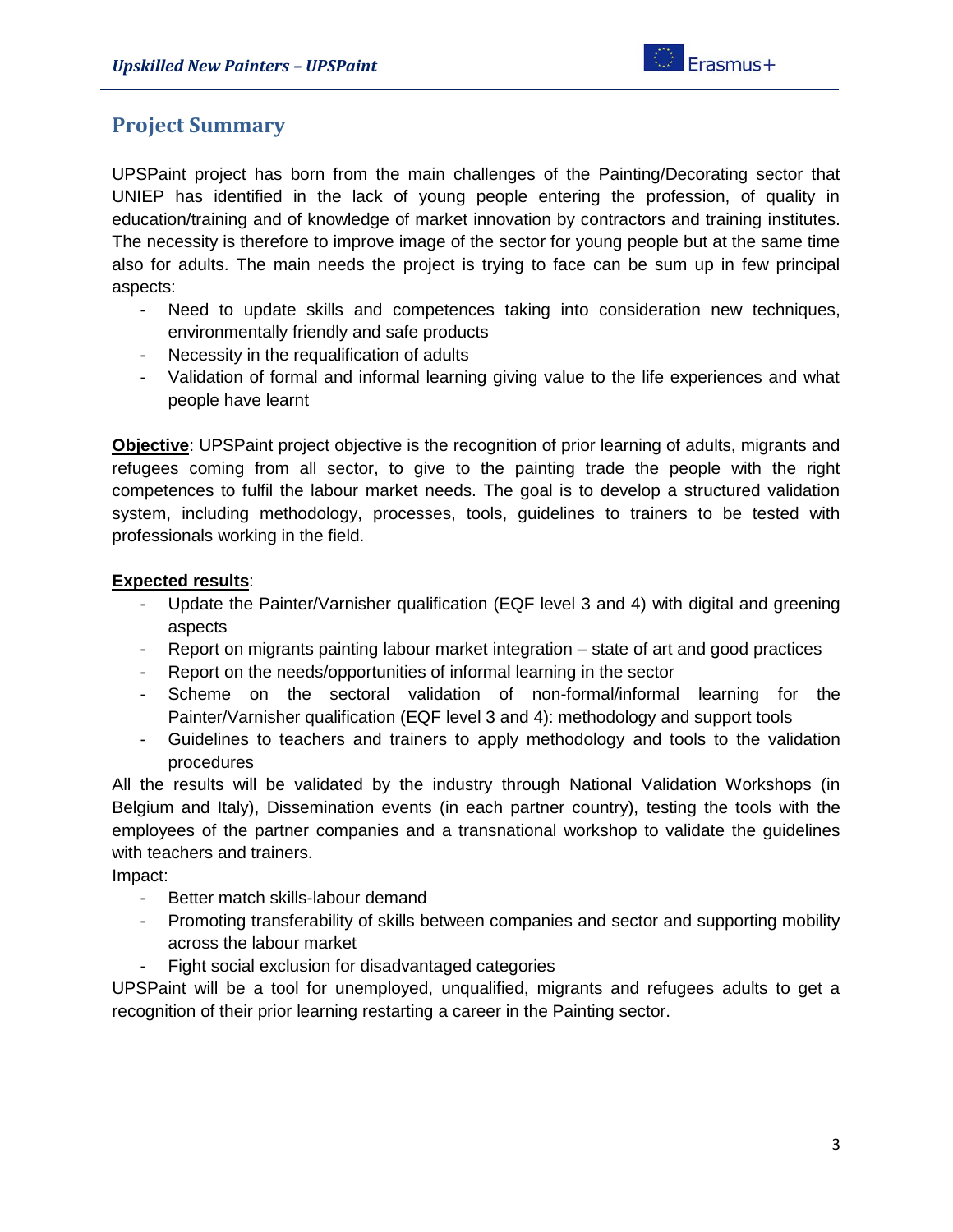### <span id="page-3-0"></span>**Project Partnership**

The consortium is composed by 8 complementary partners between Painting Contractors associations, VET institutes and companies from 6 different EU countries.

#### **Coordinator: UNIEP (Luxembourg)**

The International Association of Painting Contractors (UNIEP) is a Private Professional Association representing 60,000 businesses and employing over 240,000 contractors through its 19-member associations in 15 European countries. Since 1953, UNIEP is the voice for painting contractors and allied trades and the authoritative trade association representing Professional Painters.

UNIEP as coordinator will be the partner responsible for the management of the project, communication among partners, quality assurance and dissemination plan.

#### **1) CPEONS (Belgium)**

Through its experience in the qualifying teaching, CPEONS is working on the different organizational aspects of teaching whether it is on the reference document for competences and skills, on programmes, evaluations and certification. CPEONS develop training in different painting techniques to promote the attractiveness and the development of the profession among young people and adults in lack of diploma or willing to restart studying. CPEONS aims to connect the training centres and the painting schools of the different European countries to establish links and in order to build up a common EU certification.

CPEONS will be the partner with a major role in designing and developing the methodology and the support tools for the recognition of prior learning.

#### **2) Ente scuola edile (Italy)**

The Ente Scuola Edile is set up in Piacenza by Confindustria Piacenza and the three trade unions, FILLEA-CGIL, FILCA-CISL, FENEAL-UIL. The Building School of Piacenza aims to boost professional training as an essential means for the development of the professionalism of the workers in the construction sector in order to acquire, improve and perfect their skills and professional skills and increase the awareness of work aimed at production improvement.

Ente Scuola Edile will be a partner with a strong involvement in the report on migrants integration, due to the experience on the topic, and the leader on the guidelines to teachers and trainers.

#### **3) Måleriföretagen i Väst (Sweden)**

Måleriföretagen i Väst is a regional industrial organisation for painting contractors, with expertise in law, labour market and industrial development. The long term goal is to enhance member companies profitability and long term development. Måleriföretagen i Väst, has a long history of creating and implementing development projects. A majority of these projects, spanning over the last 26 years, have been related to labour market and job opportunities. Being a regional organization as an integrated part of a national organisation, the office in Gothenburg has invented a number of labour market projects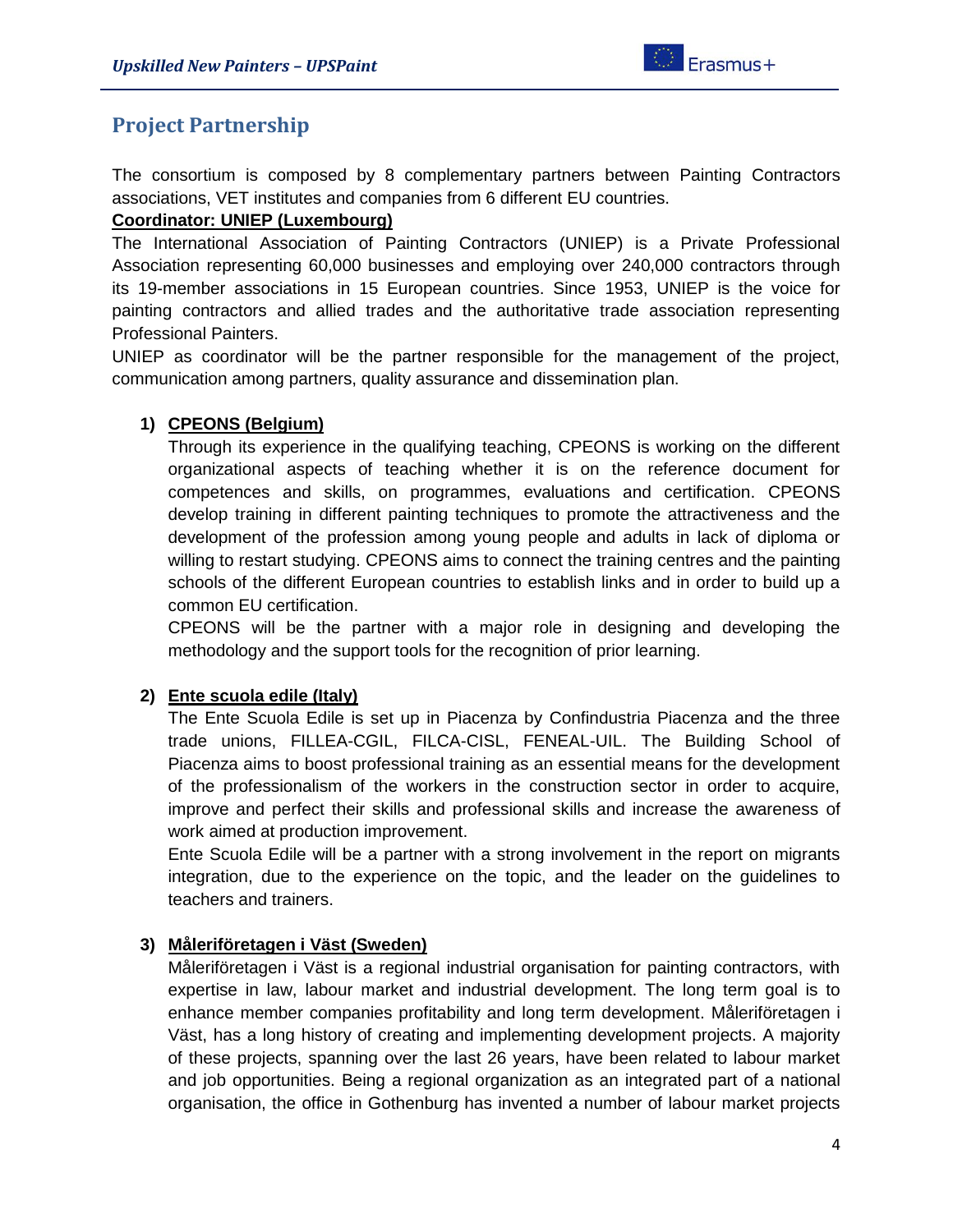that have turned into national models. Since a long period of time this region have got an unofficial mission from the national organization (Måleriföretagen i Sverige) to keep on doing the development projects.

MÅLERIFÖRETAGEN I VÄST with the strong experience in migrants integration in the painting sector, will be in charge of the report in migrants painting labour integration.

#### **4) The company Danek (Czech Republic)**

The enterprise Danek was found in the year 1990. The enterprise Danek has got almost 30 years of experiences in Painting, Decorating and other craft works. During those years the enterprise did different types of orders and the employees in the organization got many experiences. The enterprise started in the year 2014 a new project, with the objective to skill up its apprentices.

DANEK, as a company, will be adviser in the whole development of the project and a validator of the results on the RPL scheme.

#### **5) IMANOVATION LDA (Portugal)**

Since 2012, IMANOVATION (a private sector organisation based in Lisbon) - which brings together a network of international and national experts in vocational education and training (VET) - is developing activity at European level. IMANOVATION's flexible structure has enabled it to develop extensive experience of providing expert support to public and private sector companies. The organization will bring to the project the expertise on the recognition of prior learning in the perspective of integration in the labour market as well to support on quality assurance of the project.

IMANOVATION will be in charge of the report about the state of art of RPL in the 15 UNIEP associated countries with the needs and opportunities on the informal learning. It will support the coordinator with the quality assurance activity.

#### **6) Parti D'Arte di Molinari Ermanno (Italy)**

Parti D'Arte is a craft decorating company which deals with the design and implementation of decorative finishes and all works aimed at the final realization of interior and exterior. It is associated with the Italian national association ANVIDES FederlegnoArredo (Association of Restoration Companies, Painters Plasterers).

PARTI D'ARTE DI MOLINARI ERMANNO, as a company, will be adviser in the whole development of the project and a validator of the results on the RPL scheme.

#### **7) TRAIT DECO Sprl (Belgium)**

TRAIT DECO is a company specialized in interior decoration and decorative painting. In addition to the many projects, it is active both in the designing of decoration projects and the practical implementation. The company deals also with the use of natural products which is essential as well as old decorative painting techniques (tadelakt, lime, clay and casein plasters). Existing materials on site are recovered and reused. Training is the second pillar of the company's activities in both the public and private sectors.

TRAIT DECO Sprl, with an important experience as a painter company and training provider, will be the leader of the qualification update.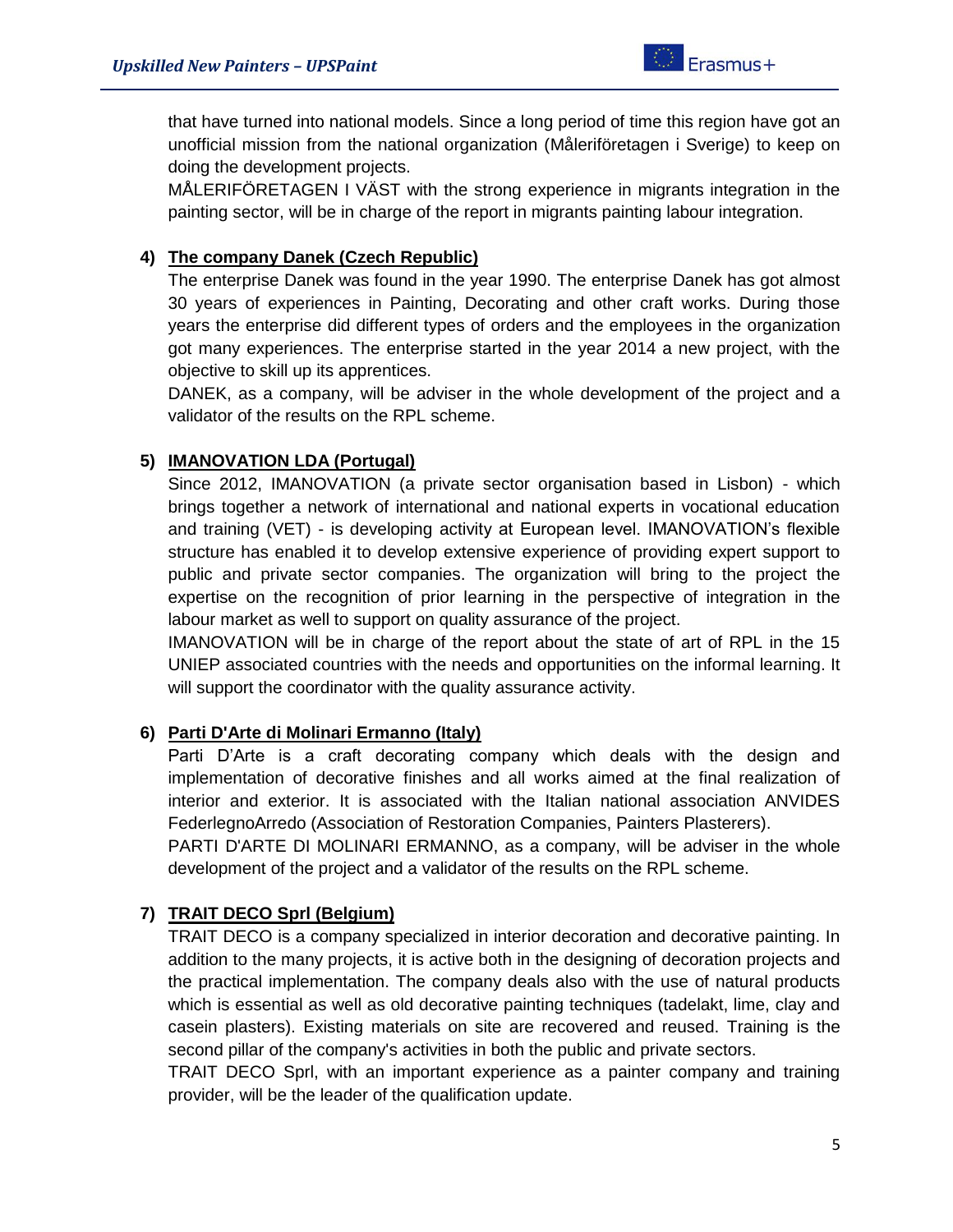# <span id="page-5-0"></span>**Intellectual Outputs**

| <b>Intellectual Output</b>   | <b>Description</b>                   | <b>Start</b> | <b>End</b> | <b>Responsible</b>               |
|------------------------------|--------------------------------------|--------------|------------|----------------------------------|
|                              |                                      | date         | date       | <b>Partner</b>                   |
| IO1 - Painter and            | Task 1 - Revision<br>of the          | 11/2019      | 12/2019    | <b>Activity leading</b>          |
| <b>Varnisher</b>             | qualification                        |              |            | organisation:                    |
| Qualification                | A preliminary analysis will be       |              |            |                                  |
| update                       | done looking at the whole            |              |            | Trait Deco (BE)                  |
| This IO consists in          | previous qualification and to        |              |            |                                  |
| of the<br>the update         | each ULO regarding the state of      |              |            |                                  |
| European<br>Painter          | art and trends on the sector.        |              |            | Participating                    |
| Varnisher<br>and             | National<br>identification<br>οf     |              |            | partners:                        |
| qualification<br>EQF         | experiences and exchange of          |              |            | CPEONS (BE),                     |
| levels 3 and 4. The          | national documents in order to       |              |            | Danek (CZ),<br>Ente scuola edile |
| <b>of</b><br>revision<br>the | agree in the changes elements,       |              |            | $(IT)$ ,                         |
| qualification will<br>be     | taking the experiences<br>into       |              |            | <b>IMANOVATION</b>               |
| developed<br>through         | account.                             |              |            | (PT),                            |
| new techniques and           |                                      |              |            | Måleriföretagen i                |
| material<br>introducing      | Task $2$ – Integration of new        | 12/2019      | 2/2020     | Väst (SE),                       |
| greening<br>moreover         | <b>ULO</b>                           |              |            | PartiD'Arte (IT),                |
| The<br>aspects.              | Natural finishing products in the    |              |            | UNIEP (LU)                       |
| introduction of new          | painting<br>sector,<br>natural       |              |            |                                  |
| of<br>Units<br>Learning      | products; lost techniques (old-      |              |            |                                  |
| Outcomes will be the         | fashioned<br>patinas,<br>coated,     |              |            |                                  |
| the<br>reference<br>to       | stucco, clay, casein, gilding,),     |              |            |                                  |
| recognition of non-          | reuse of materials and digital       |              |            |                                  |
| formal and informal          | points will be examples of new       |              |            |                                  |
| the<br>learning<br>in        | topics to be included in the         |              |            |                                  |
| painting system.             | qualification.<br>The<br>Activity    |              |            |                                  |
|                              | organisation<br>leading<br>(Trait    |              |            |                                  |
| Output type:                 | Deco) will propose a document        |              |            |                                  |
| Course/ curriculum -         | to be discussed and validated        |              |            |                                  |
| Design<br>and                | by the other partners.               |              |            |                                  |
| development                  |                                      |              |            |                                  |
|                              | Task $3$ – Definition of the new     | 2/2020       | 4/2020     |                                  |
| Languages: English,          | units in knowledges, skills and      |              |            |                                  |
| French, Italian              | competences                          |              |            |                                  |
|                              | contents<br>The<br>new<br>Will<br>be |              |            |                                  |
|                              | transformed in ULO with the          |              |            |                                  |
|                              | support of the VET partners.         |              |            |                                  |
|                              | The final version assembled by       |              |            |                                  |
|                              | the Activity leading organisation    |              |            |                                  |
|                              | (Trait Deco) will circulate among    |              |            |                                  |
|                              | the partners to be agreed and        |              |            |                                  |
|                              | validated in the 2 National          |              |            |                                  |
|                              | Validation Workshops.                |              |            |                                  |
|                              |                                      |              |            |                                  |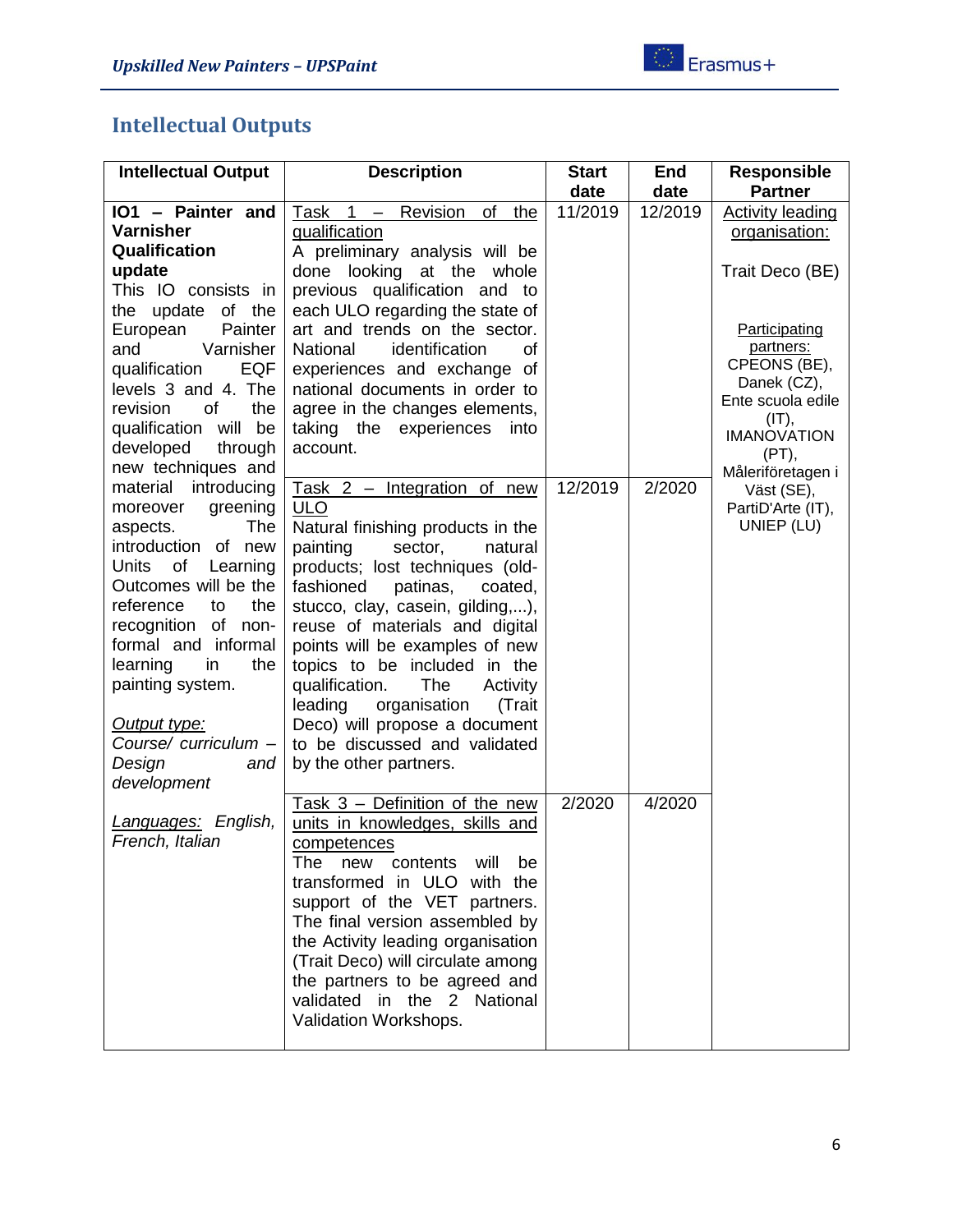

|                                             | <u>Task 4 – 2 National Validation</u>                        | 05/2020 | 06/2020 |                                |
|---------------------------------------------|--------------------------------------------------------------|---------|---------|--------------------------------|
|                                             | <b>Workshops</b>                                             |         |         |                                |
|                                             | At the end of this activity, it will                         |         |         |                                |
|                                             | be advisable, either for the                                 |         |         |                                |
|                                             | of<br>validating<br>purpose<br>and                           |         |         |                                |
|                                             | disseminating<br>the<br>near                                 |         |         |                                |
|                                             | <b>VET</b><br>companies<br>the<br>and                        |         |         |                                |
|                                             | providers, to organize in the 2                              |         |         |                                |
|                                             | partners,<br>countries<br>where                              |         |         |                                |
|                                             | partnership is composed by a                                 |         |         |                                |
|                                             | partner from the VET and a                                   |         |         |                                |
|                                             |                                                              |         |         |                                |
|                                             | company (Belgium and Italy), a                               |         |         |                                |
|                                             | National Validation Workshop to                              |         |         |                                |
|                                             | collect<br>feedback<br>and                                   |         |         |                                |
|                                             | suggestions. The<br>proposed                                 |         |         |                                |
|                                             | changes (if any) will be added                               |         |         |                                |
|                                             | to the new ULO. The Activity                                 |         |         |                                |
|                                             | leading organisation will draw                               |         |         |                                |
|                                             | up the final version of the                                  |         |         |                                |
|                                             | qualification.                                               |         |         |                                |
|                                             |                                                              |         |         |                                |
| <b>102</b><br><b>Migrants</b>               | Task 1 - Definition of survey                                | 12/2019 | 12/2019 | <b>Activity leading</b>        |
| painting<br>labour                          | methodology and respondents                                  |         |         | organisation:                  |
| market integration:                         | identification for the survey                                |         |         |                                |
| state of the art and                        | The main objective of this task                              |         |         | Måleriföretagen                |
| good practices                              | is to identify the methodology to                            |         |         | i Väst (SE)                    |
| The present output                          | collect the successful strategies                            |         |         |                                |
| will gather relevant                        | which the partners countries are                             |         |         |                                |
| information<br>to<br>give                   | using to get SMEs in<br>the                                  |         |         | Participating                  |
| the<br>the report<br>on                     | sector<br>involved<br>painting<br>in.                        |         |         | partners:                      |
| situation of migrants                       | migrants' programs. For this                                 |         |         | CPEONS (BE),                   |
| labour<br>market                            | semi-structured<br>purpose,<br>a                             |         |         | Danek (CZ),                    |
| the<br>integration<br>in                    | questionnaire will be designed.                              |         |         | Ente scuola edile              |
| painting sector and                         | The target groups to address                                 |         |         | $(IT)$ ,<br><b>IMANOVATION</b> |
| will underline good                         | the survey will be: painting                                 |         |         | (PT),                          |
| examples<br>Οf<br>an                        | associations to reply for their                              |         |         | PartiD'Arte (IT),              |
| inclusive integration.                      | associated<br>companies,                                     |         |         | Trait Deco (BE),               |
| This is an innovative                       | organisations<br>involved<br>in                              |         |         | UNIEP (LU)                     |
| report because until                        | migrants<br>integration,<br>public                           |         |         |                                |
| now, a mapping of                           | services dealing with migrants                               |         |         |                                |
| the situation focused                       | and refugees, painting schools.                              |         |         |                                |
| on the painting sector                      |                                                              |         |         |                                |
| does not exist. The                         |                                                              |         |         |                                |
| impact will<br>be<br>a                      | The survey will allow partners to                            |         |         |                                |
| strong contribution to                      | get information concerning level                             |         |         |                                |
|                                             | of institutions' involvement, how                            |         |         |                                |
|                                             | to increase the integration, how                             |         |         |                                |
| the next IO and to set<br>up the RPL in the | the recognition of prior learning<br>can improve employment. |         |         |                                |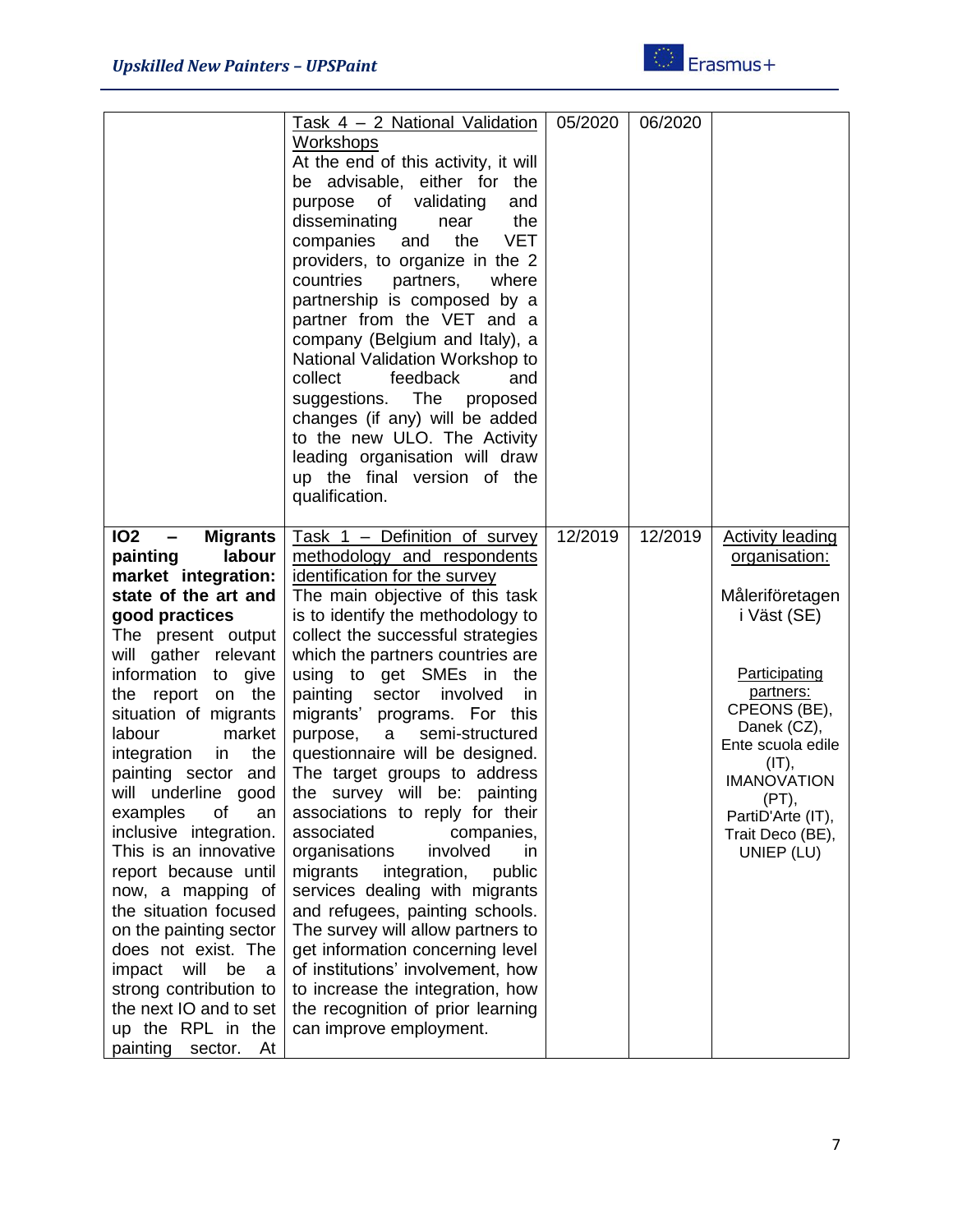

| the same time the<br>knowledge about the<br>situation<br>the<br>on<br>painting sector will be<br>increased as well as<br>migrants<br>and<br>the<br>refugees<br>inclusion<br>practices.<br>Output type:<br>Studies/ analysis -<br>collection/<br>Data<br>analysis<br><u>Languages:</u><br>English | Task 2 – Analysis of constraints<br>Identify which are the existing<br>barriers in the partner countries<br>for the participation of the<br>Painting SMEs in the migrants<br>programmes. On the same time<br>the IO2 will raise proposals to<br>those<br>overcome<br>barriers<br>through the analysis of positive<br>experiences in<br>other<br>EU<br>countries.<br>To<br>achieve<br>the<br>objectives above, Focus Groups<br>will be organized both in Italy<br>and Sweden. To overcome the<br>obstacles that SMEs in the<br>Painting sector have to face, a<br>series of measures will be<br>suggested for a list of specific<br>constraints written in the project<br>application. | 01/2020 | 02/2020 |                                                                        |
|--------------------------------------------------------------------------------------------------------------------------------------------------------------------------------------------------------------------------------------------------------------------------------------------------|---------------------------------------------------------------------------------------------------------------------------------------------------------------------------------------------------------------------------------------------------------------------------------------------------------------------------------------------------------------------------------------------------------------------------------------------------------------------------------------------------------------------------------------------------------------------------------------------------------------------------------------------------------------------------------------|---------|---------|------------------------------------------------------------------------|
|                                                                                                                                                                                                                                                                                                  | Task $3$ – Compilation of the<br>good<br>practices<br>and<br>survey<br>results<br>Following the work done during<br>the second task, the leading<br>organization will be in charge of<br>drafting a document on the<br>good practices coming from the<br>results.<br>The<br>survey<br>other<br>will<br>partners<br>validate<br>this<br>document.                                                                                                                                                                                                                                                                                                                                      | 03/2020 | 06/2020 |                                                                        |
|                                                                                                                                                                                                                                                                                                  | Task 4 - Final Report<br>The leading organization will<br>draft a final report with the main<br>findings<br>from<br>the<br>good<br>practices, the Focus Groups on<br>the constraints, the evaluation<br>of possible transfer of method to<br>any other EU country. This<br>conclusions will be a starting<br>point for building up the RPL<br>Painting system.                                                                                                                                                                                                                                                                                                                        | 07/2020 | 07/2020 |                                                                        |
| IO3 - Research on<br>needs/opportunities<br>informal<br>on<br>learning<br>the<br>in<br>painting sector                                                                                                                                                                                           | Task 1 - Definition of the report<br>structure and methodology<br>Definition of the structure and<br>methodology of the report.                                                                                                                                                                                                                                                                                                                                                                                                                                                                                                                                                       | 11/2019 | 11/2019 | <b>Activity leading</b><br>organisation:<br><b>IMANOVATION</b><br>(PT) |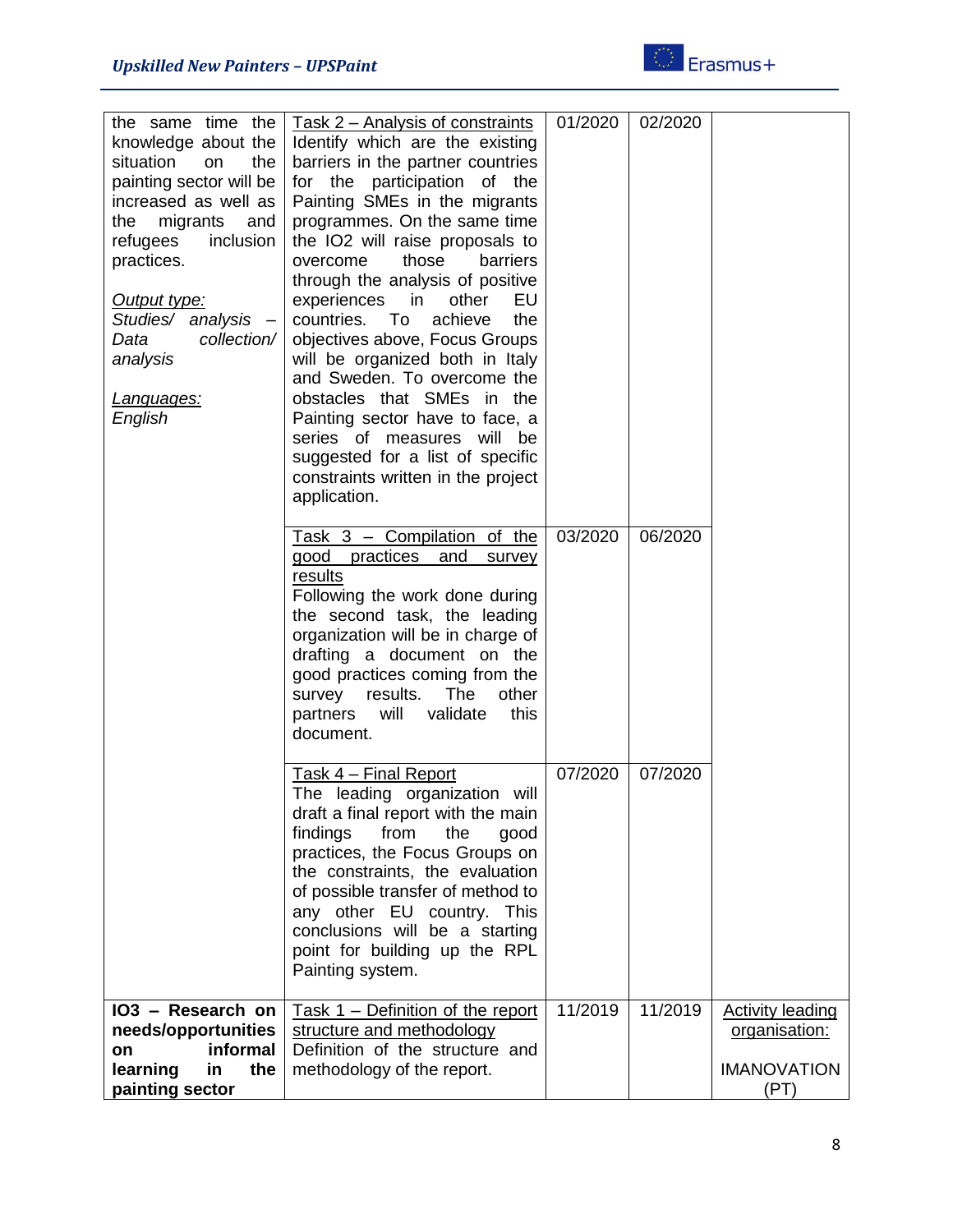

| This IO consists in                      | $2 -$<br>Task<br>Design<br>of<br>$\mathbf{a}$ | 12/2019 | 01/2020 |                                 |
|------------------------------------------|-----------------------------------------------|---------|---------|---------------------------------|
| the research report                      | questionnaire to be launched to               |         |         |                                 |
| on the needs of skills                   | <b>UNIEP Members</b>                          |         |         | Participating                   |
| and competences in                       | questions<br>Create<br>the<br>and             |         |         | partners:                       |
| <b>VET</b><br>companies,                 | identify the respondents within               |         |         | CPEONS (BE),                    |
| providers<br>and                         | <b>UNIEP</b><br>19<br>association<br>the      |         |         | Danek (CZ),                     |
| manufacturers                            | The questionnaire<br>members.                 |         |         | Ente scuola edile               |
| involved<br>in.<br>the                   | will<br>tested,<br>before<br>be<br>the        |         |         | $(IT)$ ,                        |
| Painting sector. The                     | distribution, with the 3 partner              |         |         | Måleriföretagen i               |
| research will analyse                    | companies (Parti D'Arte, TRAIT                |         |         | Väst (SE),<br>PartiD'Arte (IT), |
| the current schemes                      | DECO and Danek). After the                    |         |         | Trait Deco (BE),                |
| and tools, as well as                    | validation, the questionnaire will            |         |         | UNIEP (LU)                      |
| existing<br>the<br>good                  | be launched.                                  |         |         |                                 |
| practices<br>the<br>in                   |                                               |         |         |                                 |
| recognition of prior                     | <u>Task 3 – State of play on RPL</u>          | 12/2019 | 04/2020 |                                 |
| learning (RPL) in the                    | in 16 countries (15 UNIEP                     |         |         |                                 |
| 15 UNIEP members                         | members countries + Portugal)                 |         |         |                                 |
| how<br>sectoral<br>and                   | of play in the<br>A state<br>-16              |         |         |                                 |
| system of RPL can                        | countries will be achieved to                 |         |         |                                 |
| boost training quality                   | collect an overview of the                    |         |         |                                 |
| improve<br>and                           | situation. This work will be an               |         |         |                                 |
| employability in the                     | analysis of the documentary                   |         |         |                                 |
| sector. The research                     | available<br>sources<br>at                    |         |         |                                 |
| based                                    |                                               |         |         |                                 |
| on<br>IS<br>а<br>systematic<br>sectoral  | transnational level (CEDEFOP,                 |         |         |                                 |
|                                          | European Commission, ILO)                     |         |         |                                 |
| approach<br>(desk<br>research) to better | and a desk research on the                    |         |         |                                 |
| understand how to                        | panorama in the countries.                    |         |         |                                 |
| bring individuals from                   | The result will be a form per                 |         |         |                                 |
| other sectors to the                     | country.                                      |         |         |                                 |
|                                          |                                               | 05/2020 | 06/2020 |                                 |
| painting one as well<br>to               | Task 4 - Data collection                      |         |         |                                 |
| set<br>as<br>up<br>- a                   | Collect the data from the survey              |         |         |                                 |
| system<br>sectoral<br>of<br><b>RPL</b>   | (task 1) and insert specific                  |         |         |                                 |
| where                                    | painting situation with the main              |         |         |                                 |
| individuals<br>can                       | findings from the sector.                     |         |         |                                 |
| what<br>demonstrate                      |                                               |         |         |                                 |
| they<br>have<br>learnt                   |                                               |         |         |                                 |
| outside<br>formal                        |                                               |         |         |                                 |
| education<br>and                         |                                               |         |         |                                 |
| training and, in case                    |                                               |         |         |                                 |
| of migrants,<br>which                    |                                               |         |         |                                 |
| qualifications<br>and                    |                                               |         |         |                                 |
| experiences obtained                     |                                               |         |         |                                 |
| outside the EU.                          |                                               |         |         |                                 |
|                                          |                                               |         |         |                                 |
| Output type:                             |                                               |         |         |                                 |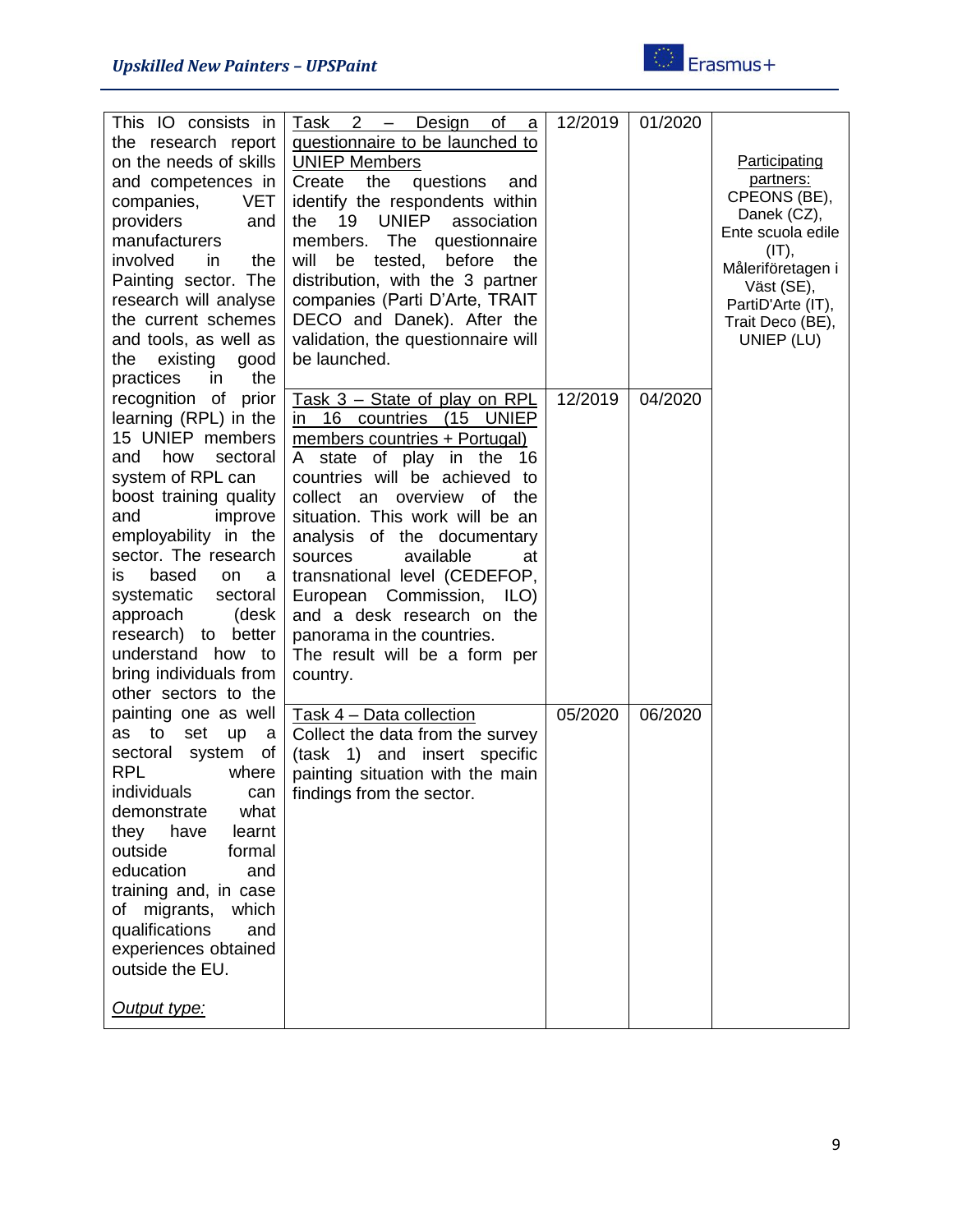

| Studies/<br>$analysis -$<br>collection/<br>Data<br>analysis<br>Languages:<br>English                                                                                                                                                                                                                                                                                   | Task 5 - Report<br>results<br>The<br>of<br>the<br>above<br>tasks<br>mentioned<br>will<br>be<br>analysed and consolidated to<br>get a final report with<br>an<br>overview of the situation. The<br>conclusions<br>and<br>recommendations of this IO will<br>the<br>starting<br>for<br>point<br>be<br>identifying<br>the<br>different<br>schemes on RPL and good<br>practices of the next IOs.                                                                             | 07/2020            | 07/2020            |                                                                                                                                                                                                                                                  |
|------------------------------------------------------------------------------------------------------------------------------------------------------------------------------------------------------------------------------------------------------------------------------------------------------------------------------------------------------------------------|--------------------------------------------------------------------------------------------------------------------------------------------------------------------------------------------------------------------------------------------------------------------------------------------------------------------------------------------------------------------------------------------------------------------------------------------------------------------------|--------------------|--------------------|--------------------------------------------------------------------------------------------------------------------------------------------------------------------------------------------------------------------------------------------------|
| IO4 - methodology<br>tools<br>and<br>to<br>validate non-formal<br>informal<br>and<br>learning<br>This IO is focused on<br>the development of<br>an harmonized RPL<br>scheme in order to<br>certify the informal<br>non-formal<br>and<br>learnings<br>the<br>in<br>painting<br>sector<br>starting<br>the<br>from<br>qualification<br><b>EQF</b>                         | Task<br><b>Set</b><br>$\mathbf 1$<br>the<br><b>up</b><br>methodology<br>From the main findings of the<br>previous IOs, a methodology<br>will be defined.<br>Task $2$ – Checking the skills<br>from the list of ULO of Painter<br>Varnisher qualification<br>Analysis of the ULO resulted<br>from the past project to develop<br>the adequate framework to a                                                                                                              | 06/2020<br>07/2020 | 06/2020<br>08/2020 | <b>Activity leading</b><br>organisation:<br>CPEONS (BE)<br>Participating<br>partners:<br>Danek (CZ),<br>Ente scuola edile<br>$(IT)$ ,<br>Måleriföretagen i<br>Väst (SE),<br><b>IMANOVATION</b><br>(PT),<br>PartiD'Arte (IT),<br>Trait Deco (BE), |
| levels 3 and 4.<br>All the phases and<br>steps will be detailed,<br>indicating<br>the<br>necessary tools<br>in<br>order to complete the<br>all RPL process and<br>certificate<br>obtain<br>a<br>the<br>according<br>to<br>qualification<br>painter<br>already approved by<br>the sector.<br>Output type:<br>Methodologies/<br>guidelines<br>Non-<br>formal<br>learning | RPL scheme for the painting<br>sector.<br>Task 3 - Development of<br>diagnosis tools to access the<br>non-formal<br>informal<br>and<br>learning<br>After the analysis of the painter<br>ULO qualification, the adequate<br>tools like: Self-assessment Grid,<br>Exercises,<br>Case<br>studies,<br>Portfolio check list, Technical<br>Portfolio,<br>Interview<br>guide,<br>Painting Demonstration, will be<br>designed<br>to<br>prepare<br>the<br>assessment for the RPL. | 08/2020            | 09/2020            | UNIEP (LU)                                                                                                                                                                                                                                       |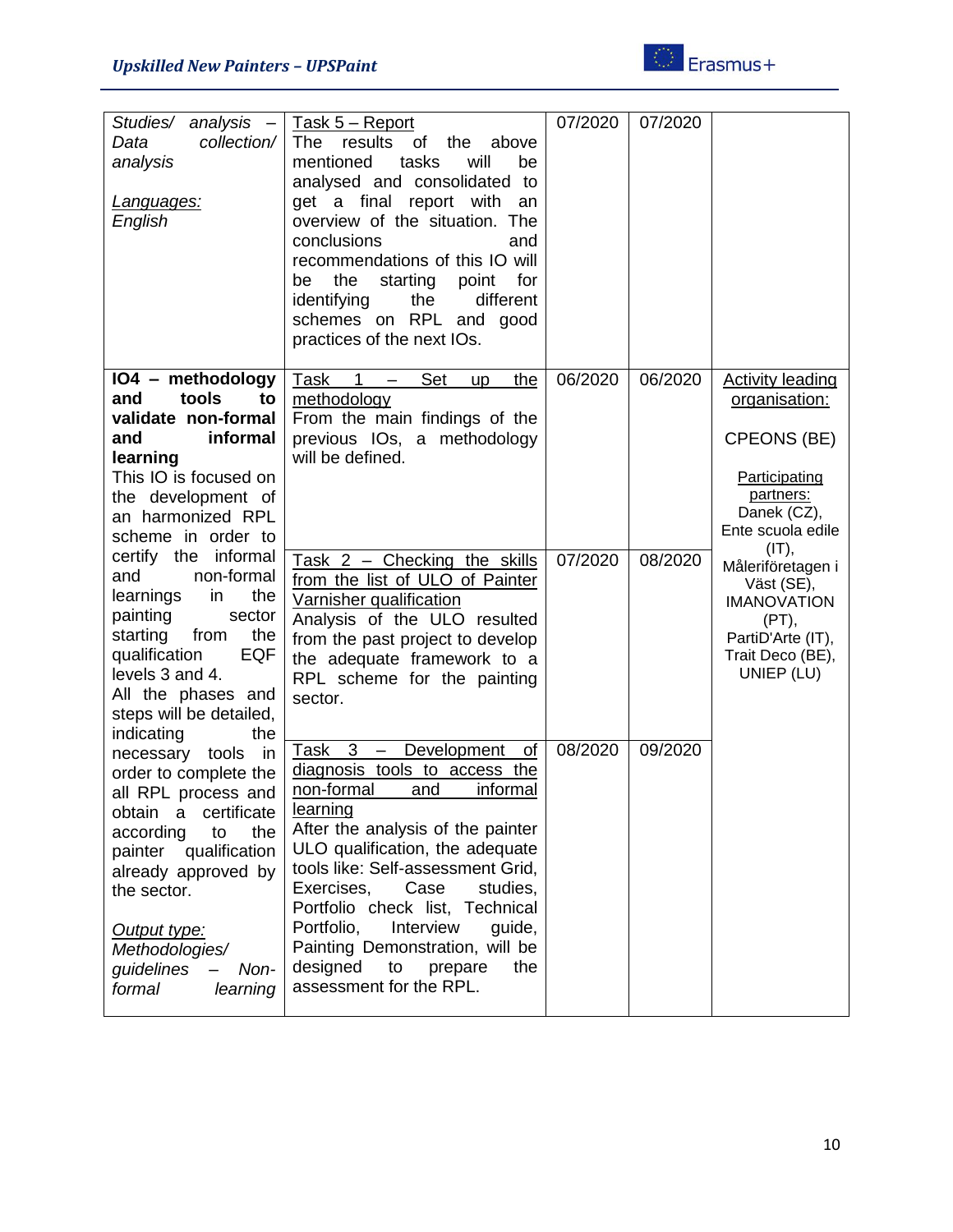

| methods                   | Task 4 - Development of a                       | 09/2020 | 02/2021 |                         |
|---------------------------|-------------------------------------------------|---------|---------|-------------------------|
|                           | guideline with phases and steps                 |         |         |                         |
| Languages:                | with<br>the<br>tools<br>necessary               |         |         |                         |
| English,<br>French,       | covering:                                       |         |         |                         |
| Italian                   | Identification                                  |         |         |                         |
|                           | Documentation                                   |         |         |                         |
|                           | Assessment                                      |         |         |                         |
|                           | Certification                                   |         |         |                         |
|                           |                                                 |         |         |                         |
|                           |                                                 |         |         |                         |
|                           | Task 5 - Validation by the                      | 03/2021 | 07/2021 |                         |
|                           | companies                                       |         |         |                         |
|                           | The                                             |         |         |                         |
|                           | process<br>and<br>tools                         |         |         |                         |
|                           | developed within task 4 have to                 |         |         |                         |
|                           | be validated by the employees                   |         |         |                         |
|                           | (without<br>painting<br>formal                  |         |         |                         |
|                           | certification) of the 3 partner                 |         |         |                         |
|                           | companies or other, in order to                 |         |         |                         |
|                           | check the viability and to collect              |         |         |                         |
|                           | feedback<br>improve<br>the<br>to                |         |         |                         |
|                           | process.                                        |         |         |                         |
|                           |                                                 |         |         |                         |
|                           | Task 6 - Draw the certification                 | 03/2021 | 07/2021 |                         |
|                           | process and possible pathways                   |         |         |                         |
|                           | As conclusion of this IO the                    |         |         |                         |
|                           | certification process will<br>be                |         |         |                         |
|                           | developed for a partial or full                 |         |         |                         |
|                           | qualification.<br>Guidance                      |         |         |                         |
|                           | procedures to training will be                  |         |         |                         |
|                           | designed.                                       |         |         |                         |
|                           |                                                 |         |         |                         |
| $105$ – Guidelines to     | <u> Task 1 – Pedagogical kit</u>                | 11/2020 | 03/2021 | <b>Activity leading</b> |
| teachers<br>and           | A pedagogical kit for teachers                  |         |         | organisation:           |
| trainers                  | and trainers will be created in                 |         |         |                         |
|                           | This IO consists in   order to have a guideline |         |         | Ente scuola             |
| the preparation of the    | RPL<br>to follow<br>manual<br>the               |         |         | edile (IT)              |
| professionals<br>who      | will<br>system.<br>It<br>contain<br>the         |         |         |                         |
| will<br>lead<br>the       | following competences:                          |         |         | Participating           |
|                           | ω.                                              |         |         | partners:               |
| recognition process       | Vocational subject                              |         |         | CPEONS (BE),            |
| teachers,<br>(e.g.        | <b>Ethical</b>                                  |         |         | Danek (CZ),             |
| others<br>trainers<br>and | Didactic                                        |         |         | Måleriföretagen i       |
| involved<br>the<br>in     | Social<br>$\qquad \qquad \blacksquare$          |         |         | Väst (SE),              |
| assessment<br>and         | Innovation-development                          |         |         | <b>IMANOVATION</b>      |
| RPL). This phase of       |                                                 |         |         |                         |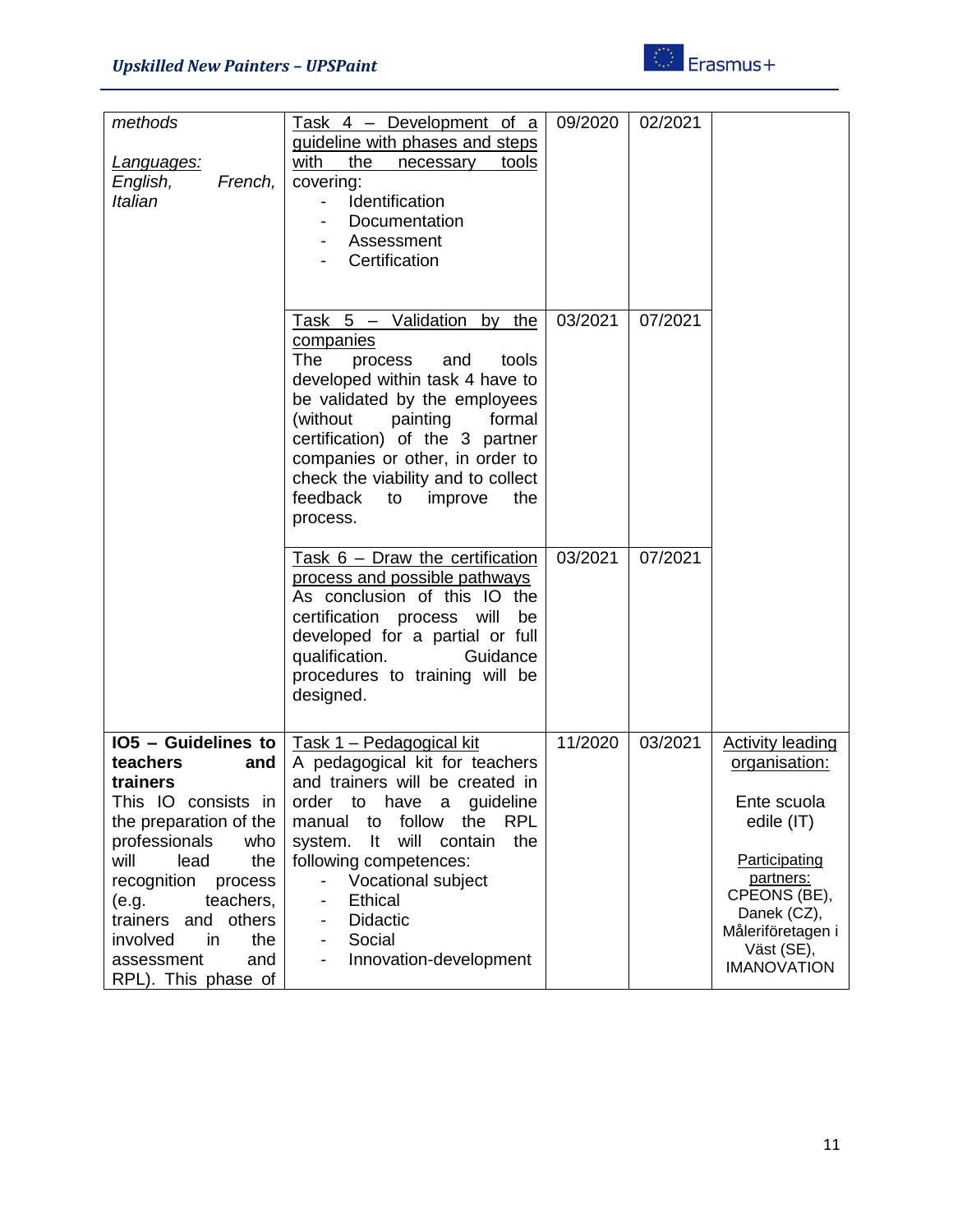

| the project is focused  | Task 2 - Exercises to validate                     | 02/2021 | 06/2021 | (PT),<br>PartiD'Arte (IT), |
|-------------------------|----------------------------------------------------|---------|---------|----------------------------|
| on how to implement     | the process                                        |         |         | Trait Deco (BE),           |
| the RPL model and       | A "dual competencies" (both                        |         |         | UNIEP (LU)                 |
| through<br>the<br>tools | in<br>competences<br>vocational                    |         |         |                            |
| development<br>of a     | specialization and in the art of                   |         |         |                            |
| guideline.<br>This      | teaching)<br>will<br>be<br>verified                |         |         |                            |
| innovative              | through the use of practical                       |         |         |                            |
| pedagogical<br>toolkit  | training tools and simulations.                    |         |         |                            |
| the<br>for              | vocational<br>learning<br>$\overline{\phantom{0}}$ |         |         |                            |
| implementation<br>of    | traditions and methods                             |         |         |                            |
| RPL process will be     | (didactics of vocational                           |         |         |                            |
| validated through a     | education)                                         |         |         |                            |
| workshop foreseen at    | principle<br>of                                    |         |         |                            |
| the end of the IO to    | comprehensiveness and                              |         |         |                            |
| ensure the suitability  | coherence of RPL in the                            |         |         |                            |
| of the results to the   | sector of painting                                 |         |         |                            |
| future application.     |                                                    |         |         |                            |
|                         | Task 3 - Case studies                              | 02/2021 | 06/2021 |                            |
| Output type:            | Online<br>exercises<br>will<br>be                  |         |         |                            |
| Methodologies/          | designed:<br>namely<br>of<br>one                   |         |         |                            |
| guidelines              | simulation<br>painting<br>of<br>an                 |         |         |                            |
| Pedagogical strategy    | surface<br>historical<br>in<br>a                   |         |         |                            |
|                         | restoration site will be proposed                  |         |         |                            |
| <u>Languages:</u>       | as a case study in order to                        |         |         |                            |
| English,<br>French,     | increase<br>and<br>verify<br>the                   |         |         |                            |
| Italian                 | the<br>main<br>competences<br>on                   |         |         |                            |
|                         | techniques compatible with the                     |         |         |                            |
|                         | environment.                                       |         |         |                            |
|                         |                                                    |         |         |                            |
|                         | Task 4 - Sharing with teachers                     | 03/2021 | 06/2021 |                            |
|                         | and trainers                                       |         |         |                            |
|                         | Video sharing in which some                        |         |         |                            |
|                         | discussions<br>will<br>video<br>be                 |         |         |                            |
|                         | proposed among teachers from                       |         |         |                            |
|                         | all partner countries in order to                  |         |         |                            |
|                         | share the guidelines.                              |         |         |                            |
|                         |                                                    |         |         |                            |
|                         | Validation<br>Task 5<br>with                       | 06/2021 | 06/2021 |                            |
|                         | teachers and trainers                              |         |         |                            |
|                         | This validation is intended to be                  |         |         |                            |
|                         |                                                    |         |         |                            |
|                         | at transnational level, with the                   |         |         |                            |
|                         | participation of 25 stakeholders                   |         |         |                            |
|                         | from all the partners. It will be                  |         |         |                            |
|                         | the opportunity to validate this                   |         |         |                            |
|                         | IO as well as the previous one                     |         |         |                            |
|                         | on the RPL system.                                 |         |         |                            |
|                         |                                                    |         |         |                            |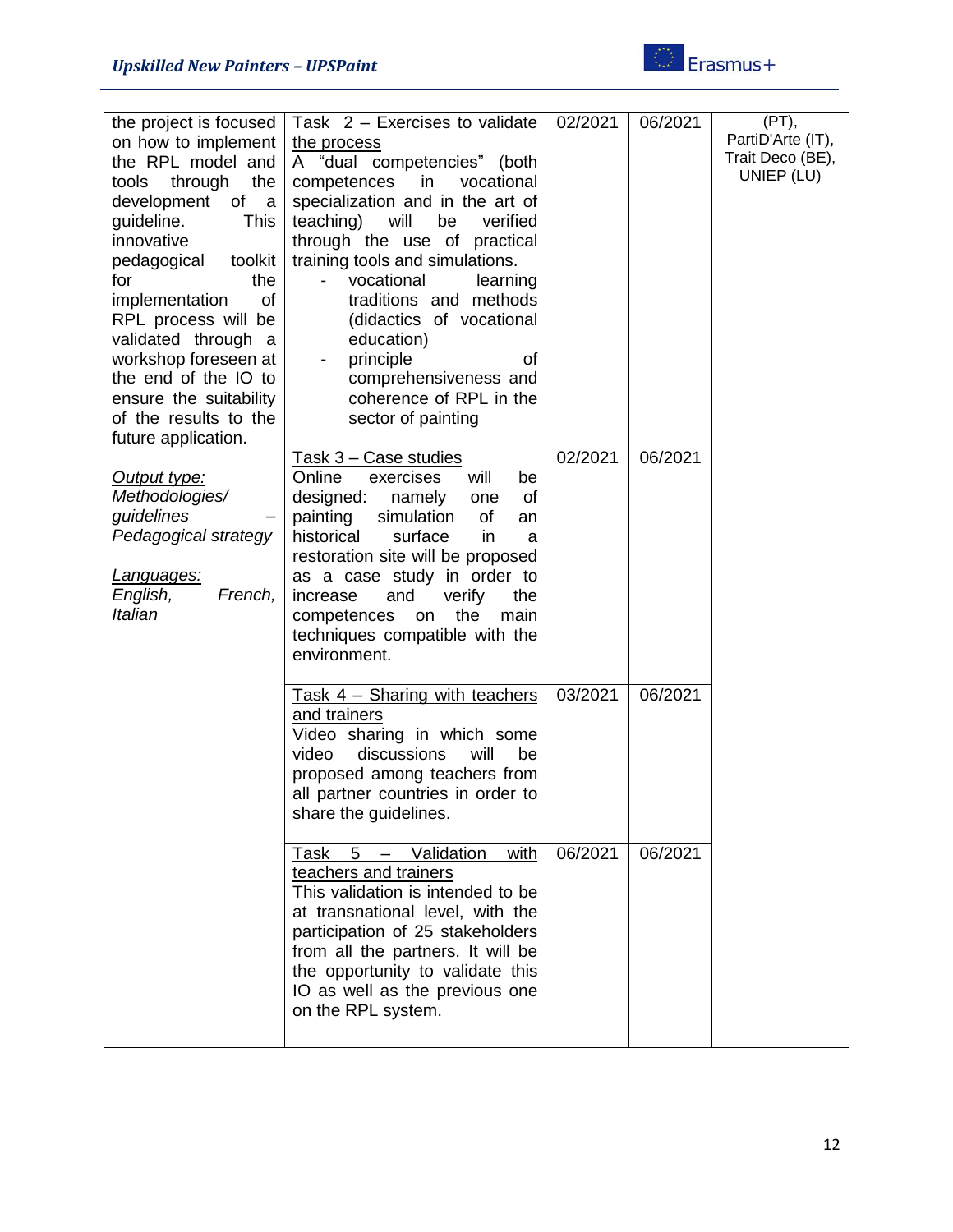## <span id="page-12-0"></span>**Multiplier events**

| <b>Event</b>                                                                                                                                                                                                                                                                                                                                                                                                                                                                                                                                                                                                       | <b>Country of</b><br>venue | <b>Responsible</b><br>partner                                                                                      | <b>Period</b> |
|--------------------------------------------------------------------------------------------------------------------------------------------------------------------------------------------------------------------------------------------------------------------------------------------------------------------------------------------------------------------------------------------------------------------------------------------------------------------------------------------------------------------------------------------------------------------------------------------------------------------|----------------------------|--------------------------------------------------------------------------------------------------------------------|---------------|
| E1 - National Validation Workshop<br>At the end of the IO1 a national validation<br>workshop will be organized to collect feedback<br>suggestions<br>from<br>the<br>and<br>associations,<br>companies and training VET providers. It is a<br>very important result which must be approved by<br>the sector's stakeholders. The aim is, on one<br>side, to disseminate the qualification and the new<br>ULO (very innovative Units regarding greening<br>and other not common topics, as lost techniques,<br>reuse of materials) and on the other side, to<br>validate the qualification.<br>Local Participants: 18 | Belgium                    | Leading<br>organisation:<br><b>CPEONS (BE)</b><br>Participating<br>organisations:<br>UNIEP (LU)<br>Trait Deco (BE) | 15/05/2020    |
| E2 - National Validation Workshop<br>At the end of the IO1 a national validation<br>workshop will be organized to collect feedback<br>suggestions<br>from<br>the<br>and<br>associations,<br>companies and training VET providers. It is a<br>very important result which must be approved by<br>the sector's stakeholders. The aim is, on one<br>side, to disseminate the qualification and the new<br>ULO (very innovative Units regarding greening<br>and other not common topics, as lost techniques,<br>reuse of materials) and on the other side, to<br>validate the qualification.<br>Local Participants: 18 | Italy                      | Leading<br>organisation:<br>ente scuola<br>edile (IT)<br>Participating<br>organisations:<br>PartiD'Arte (IT)       | 19/06/2020    |
| <b>E3 - National Dissemination Event</b><br>After the completion of the 2 reports of IO2<br>Migrants painting labour market integration -<br>State of art and good practices and IO3<br>Research on needs/opportunities on informal<br>learning in the painting sector a dissemination<br>targeted to companies,<br>session<br>migrants<br>associations, VET providers, Employment Public<br>services, Associations, will take place in a half<br>day event with the following agenda:<br>General information on the project,<br>Presentation of good practices<br>for<br>assembling different perspectives        | Belgium                    | Leading<br>organisation:<br>CPEONS (BE)<br>Participating<br>organisations:<br>UNIEP (LU)<br>Trait Deco (BE)        | 27/11/2020    |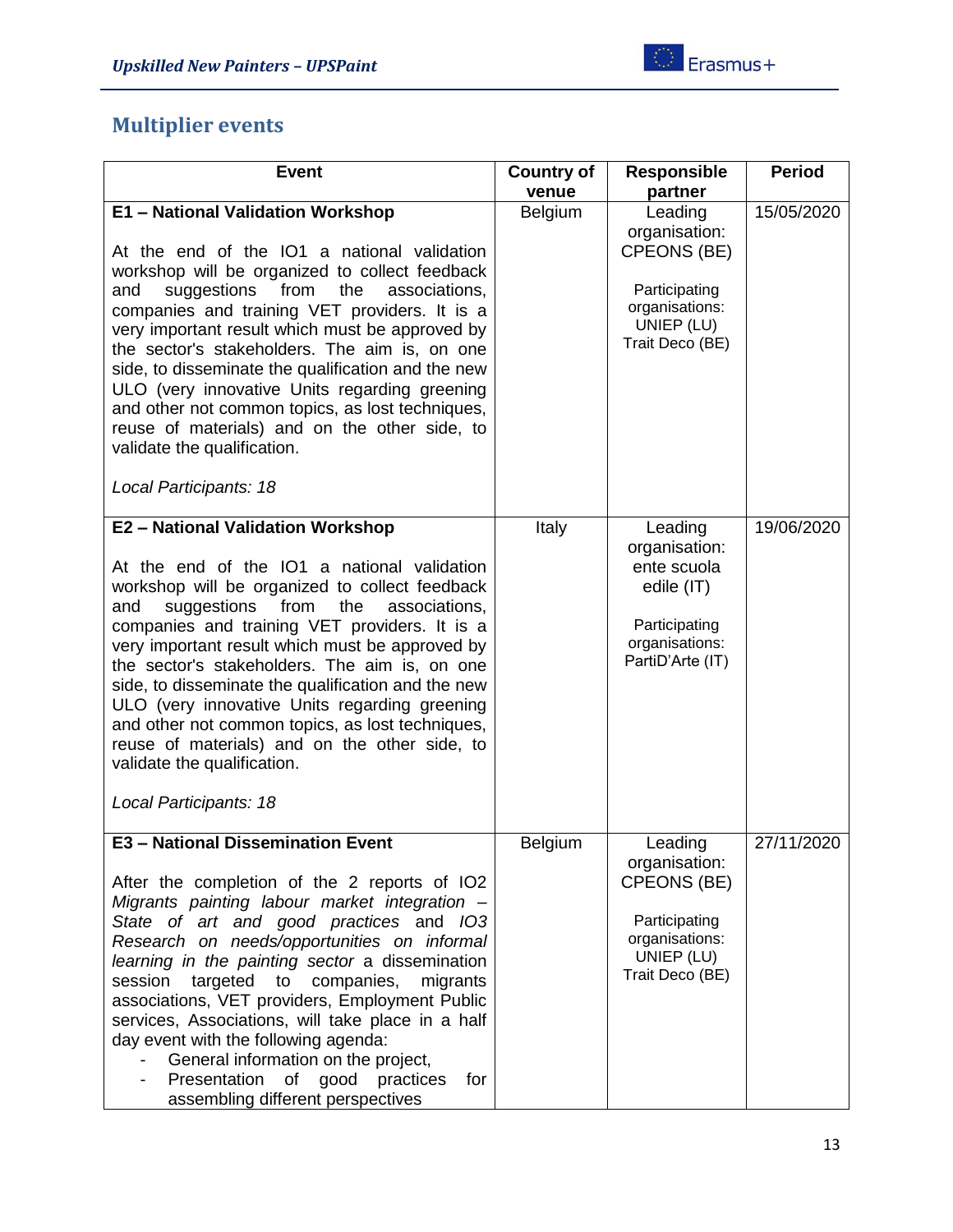| Presentation of reports main findings<br>Project next steps and the integration of<br>new ideas after discussions<br>The main purpose is to present the principal<br>findings from the 2 reports, linking the themes, to<br>feed the discussion about the importance of RPL<br>schemes, the different practices at EU level<br>aimed to collect inputs for the next IOs.<br>It will be organized in cooperation with an<br>institution from the partner network.<br>Local Participants: 18                                                                                                                                                                                                                                                                                                                                                                                                                                                                                                                                                                       |          |                                                 |            |
|------------------------------------------------------------------------------------------------------------------------------------------------------------------------------------------------------------------------------------------------------------------------------------------------------------------------------------------------------------------------------------------------------------------------------------------------------------------------------------------------------------------------------------------------------------------------------------------------------------------------------------------------------------------------------------------------------------------------------------------------------------------------------------------------------------------------------------------------------------------------------------------------------------------------------------------------------------------------------------------------------------------------------------------------------------------|----------|-------------------------------------------------|------------|
| E4 - National Dissemination Event                                                                                                                                                                                                                                                                                                                                                                                                                                                                                                                                                                                                                                                                                                                                                                                                                                                                                                                                                                                                                                | Sweden   | Leading                                         | 02/11/2020 |
| After the completion of the 2 reports of IO2<br>Migrants painting labour market integration -<br>State of art and good practices and IO3<br>Research on needs/opportunities on informal<br>learning in the painting sector a dissemination<br>targeted to<br>session<br>companies,<br>migrants<br>associations, VET providers, Employment Public<br>services, Associations, will take place in a half<br>day event with the following agenda:<br>General information on the project,<br>Presentation of good practices<br>for<br>assembling different perspectives<br>Presentation of reports main findings<br>Project next steps and the integration of<br>new ideas after discussions<br>The main purpose is to present the principal<br>findings from the 2 reports, linking the themes, to<br>feed the discussion about the importance of RPL<br>schemes, the different practices at EU level<br>aimed to collect inputs for the next IOs.<br>It will be organized in cooperation with an<br>institution from the partner network.<br>Local Participants: 18 |          | organisation:<br>Måleriföretagen<br>i Väst (SE) |            |
| <b>E5 - National Dissemination Event</b>                                                                                                                                                                                                                                                                                                                                                                                                                                                                                                                                                                                                                                                                                                                                                                                                                                                                                                                                                                                                                         | Portugal | Leading                                         | 28/10/2020 |
| After the completion of the 2 reports of IO2<br>Migrants painting labour market integration -<br>State of art and good practices and IO3<br>Research on needs/opportunities on informal<br>learning in the painting sector a dissemination<br>targeted<br>session<br>to<br>companies,<br>migrants<br>associations, VET providers, Employment Public<br>services, Associations, will take place in a half<br>day event with the following agenda:                                                                                                                                                                                                                                                                                                                                                                                                                                                                                                                                                                                                                 |          | organisation:<br><b>IMANOVATION</b><br>(PT)     |            |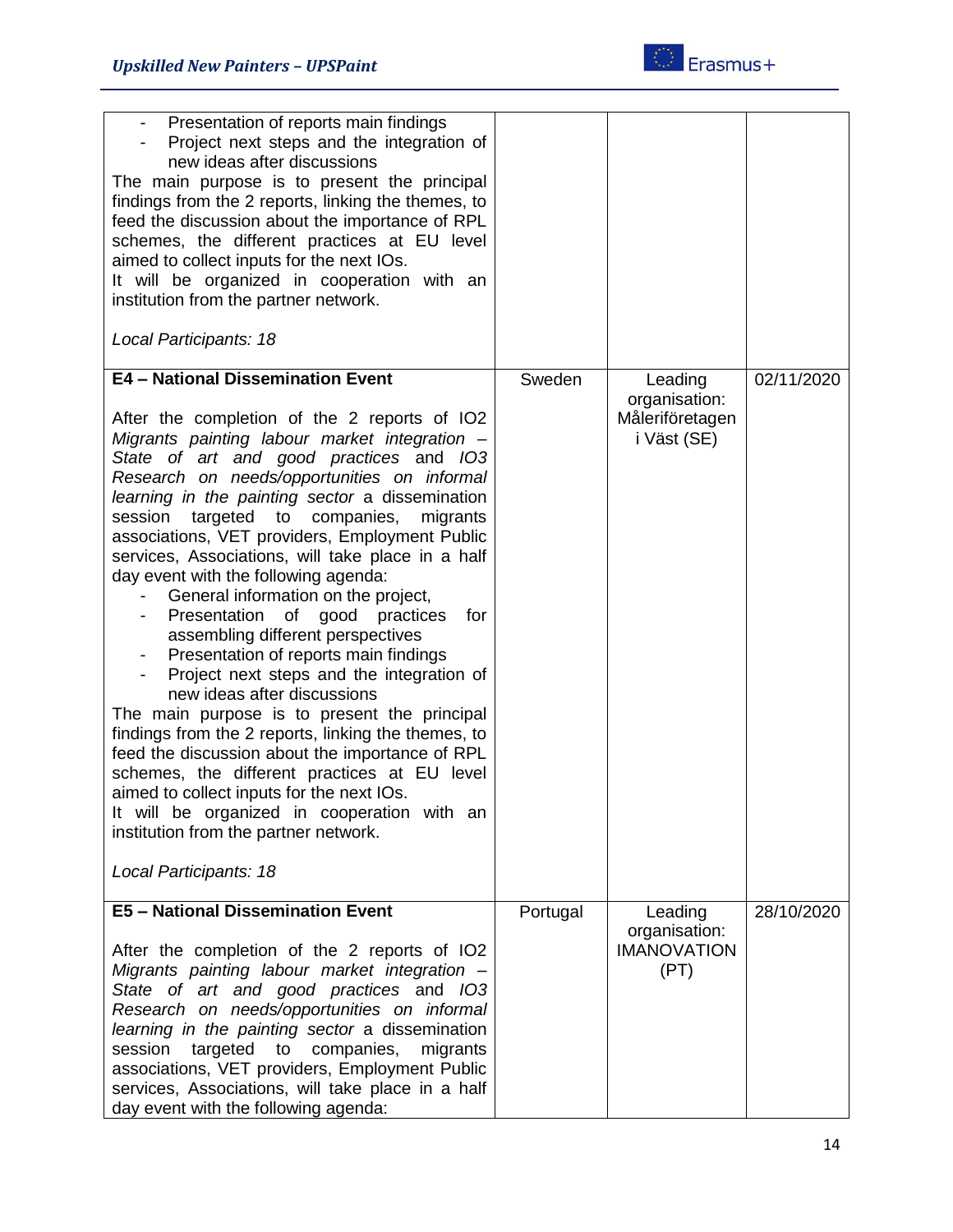

| General information on the project,<br>Presentation of good practices<br>for<br>assembling different perspectives<br>Presentation of reports main findings<br>Project next steps and the integration of<br>new ideas after discussions<br>The main purpose is to present the principal<br>findings from the 2 reports, linking the themes, to<br>feed the discussion about the importance of RPL<br>schemes, the different practices at EU level<br>aimed to collect inputs for the next IOs.<br>It will be organized in cooperation with an<br>institution from the partner network.<br>Local Participants: 18                                                                                                                                                                                                                                                                                                                                                                                                                                                                                              |                   |                                                                                                              |            |
|--------------------------------------------------------------------------------------------------------------------------------------------------------------------------------------------------------------------------------------------------------------------------------------------------------------------------------------------------------------------------------------------------------------------------------------------------------------------------------------------------------------------------------------------------------------------------------------------------------------------------------------------------------------------------------------------------------------------------------------------------------------------------------------------------------------------------------------------------------------------------------------------------------------------------------------------------------------------------------------------------------------------------------------------------------------------------------------------------------------|-------------------|--------------------------------------------------------------------------------------------------------------|------------|
| <b>E6 - National Dissemination Event</b><br>After the completion of the 2 reports of IO2<br>Migrants painting labour market integration -<br>State of art and good practices and IO3<br>Research on needs/opportunities on informal<br>learning in the painting sector a dissemination<br>session<br>targeted to<br>companies,<br>migrants<br>associations, VET providers, Employment Public<br>services, Associations, will take place in a half<br>day event with the following agenda:<br>General information on the project,<br>Presentation of good practices<br>for<br>assembling different perspectives<br>Presentation of reports main findings<br>Project next steps and the integration of<br>new ideas after discussions<br>The main purpose is to present the principal<br>findings from the 2 reports, linking the themes, to<br>feed the discussion about the importance of RPL<br>schemes, the different practices at EU level<br>aimed to collect inputs for the next IOs.<br>It will be organized in cooperation with an<br>institution from the partner network.<br>Local Participants: 18 | Italy             | Leading<br>organisation:<br>ente scuola<br>edile (IT)<br>Participating<br>organisations:<br>PartiD'Arte (IT) | 13/11/2020 |
| <b>E7 - National Dissemination Event</b><br>After the completion of the 2 reports of IO2<br>Migrants painting labour market integration -<br>State of art and good practices and IO3<br>Research on needs/opportunities on informal<br>learning in the painting sector a dissemination                                                                                                                                                                                                                                                                                                                                                                                                                                                                                                                                                                                                                                                                                                                                                                                                                       | Czech<br>Republic | Leading<br>organisation:<br>Danek (CZ)                                                                       | 23/10/2020 |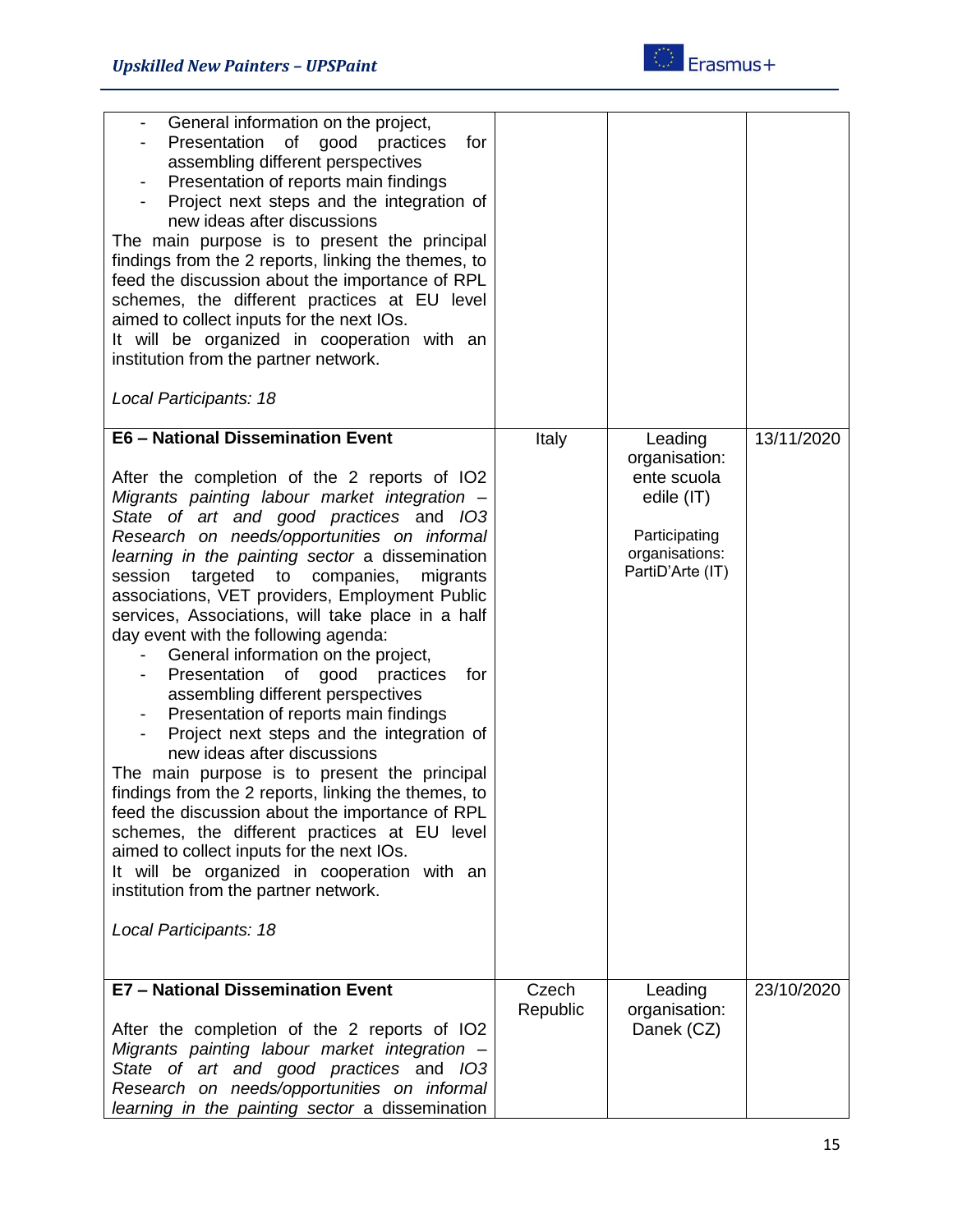

| targeted to companies,<br>session<br>migrants<br>associations, VET providers, Employment Public<br>services, Associations, will take place in a half<br>day event with the following agenda:<br>General information on the project,<br>Presentation<br>of good practices<br>for<br>assembling different perspectives<br>Presentation of reports main findings<br>Project next steps and the integration of<br>new ideas after discussions<br>The main purpose is to present the principal<br>findings from the 2 reports, linking the themes, to<br>feed the discussion about the importance of RPL<br>schemes, the different practices at EU level<br>aimed to collect inputs for the next IOs.<br>It will be organized in cooperation with an<br>institution from the partner network.<br>Local Participants: 18                                                                                                                  |            |                                                                                                                                              |            |
|-------------------------------------------------------------------------------------------------------------------------------------------------------------------------------------------------------------------------------------------------------------------------------------------------------------------------------------------------------------------------------------------------------------------------------------------------------------------------------------------------------------------------------------------------------------------------------------------------------------------------------------------------------------------------------------------------------------------------------------------------------------------------------------------------------------------------------------------------------------------------------------------------------------------------------------|------------|----------------------------------------------------------------------------------------------------------------------------------------------|------------|
| E8 - Transnational Validation Workshop<br>The transnational validation workshop will be an<br>opportunity to gather teachers and trainers from<br>the sector, at transnational level, to appreciate<br>the RPL system and to validate the tool kit for<br>them to the application of the system.<br>It will be 1 day event with an agenda as follows:<br>general information on the project<br>presentation of the RPL system<br>presentation of the tool kit<br>Practical work in small groups to discussing<br>about:<br>What is the RPL process about and how<br>can it be implemented at a European<br>level, for the Painting Sector?<br>What is the candidate expected pathway<br>within the four phases of the RPL<br>process?<br>candidate<br>How<br>the<br>examination<br>is<br>conducted?<br>Which role for the teachers and trainers in<br>developing the process?<br>Local Participants: 10<br>Foreign Participants: 15 | Italy      | Leading<br>organisation:<br>ente scuola<br>edile (IT)<br>Participating<br>organisations:<br>UNIEP (LU),<br>CEPEONS (BE),<br>PartiD'Arte (IT) | 03/06/2021 |
| <b>E9 - Final Conference</b><br>The Final Conference, the day after the final<br>project meeting, will take place in Luxembourg,                                                                                                                                                                                                                                                                                                                                                                                                                                                                                                                                                                                                                                                                                                                                                                                                    | Luxembourg | Leading<br>organisation:<br>UNIEP (LU)                                                                                                       | 22/09/2021 |